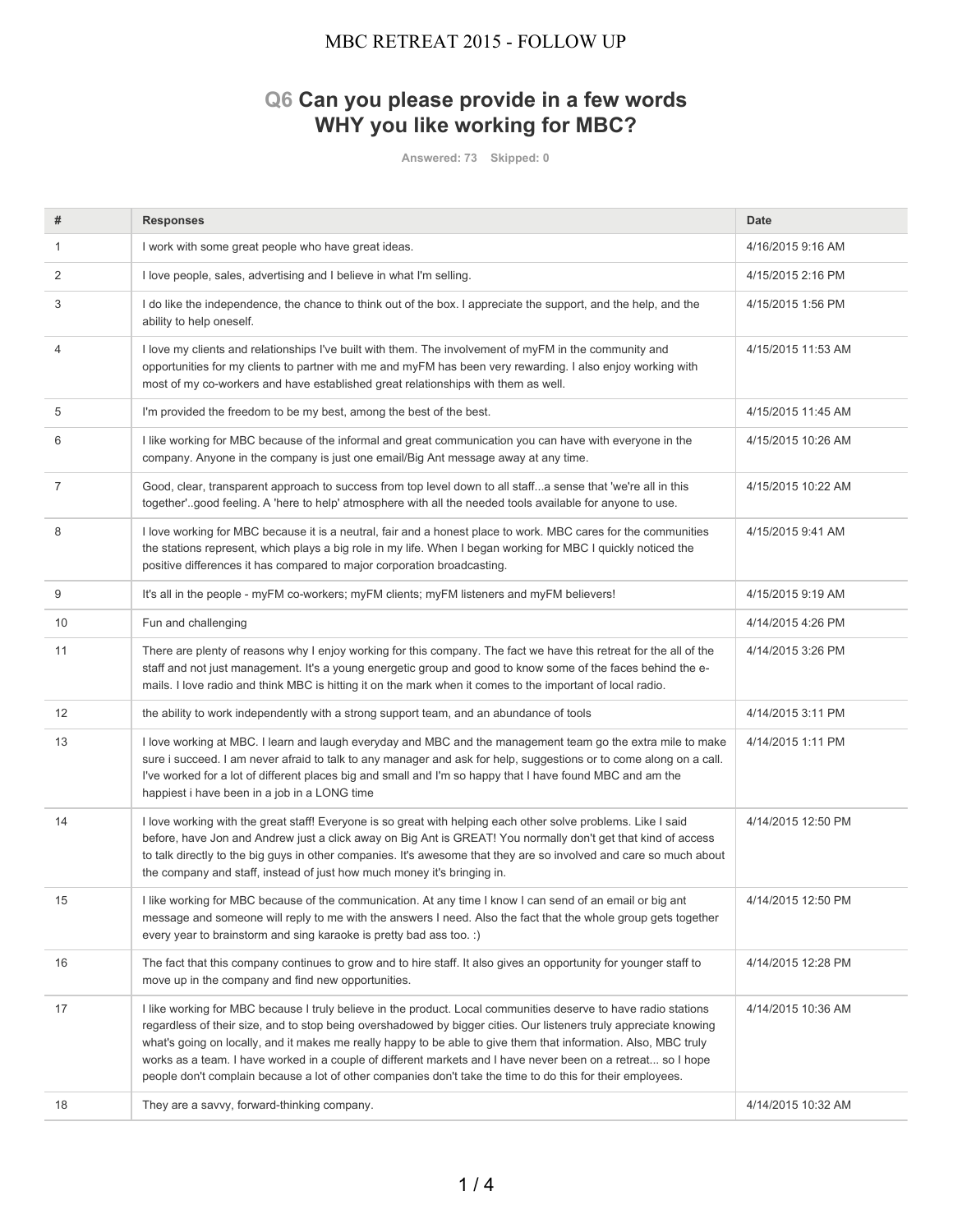| 19 | It's fun. You get the opportunity to work with a terrific group of people; for owners that care about their teams and<br>the communities in which we serve. It's clear to see the success of this company is driven by the success of it's<br>people.                                                                                                                             | 4/14/2015 10:26 AM |
|----|-----------------------------------------------------------------------------------------------------------------------------------------------------------------------------------------------------------------------------------------------------------------------------------------------------------------------------------------------------------------------------------|--------------------|
| 20 | I really enjoy the overall positive attitude of the people, from the managers right down to the latest hire. Everyone<br>(for the most part) seemed genuinely excited to be there and be a part of the team. Also Jon Pole is awesome.<br>Additionally, Andrew Dickson is awesome.                                                                                                | 4/14/2015 10:19 AM |
| 21 | Although we are disjointed in our geographical makeup. It is clear when someone is sick,. late or needs help,<br>there are a select few in the company that are always there to pull it together.                                                                                                                                                                                 | 4/14/2015 10:14 AM |
| 22 | I like working for MBC because the people they fire are amazing to work with.                                                                                                                                                                                                                                                                                                     | 4/14/2015 10:06 AM |
| 23 | Most of the people are community minded and work to make the company a success.                                                                                                                                                                                                                                                                                                   | 4/14/2015 9:54 AM  |
| 24 | Because we value local news                                                                                                                                                                                                                                                                                                                                                       | 4/14/2015 9:53 AM  |
| 25 | Because we truly are a family, MBC knows we'll make mistake, and they don't get down on you, they help you                                                                                                                                                                                                                                                                        | 4/14/2015 9:49 AM  |
| 26 | I like the 'family' feel of MBC and the passion the employees have for what they do the sharing of ideas, and<br>the team atmosphere. I enjoy what I do, the fact that I am given the space to do it, but there is always the help<br>there if I need it, whether personal or "tools" of training. it feels like a family reunion when we come together each<br>year for retreat. | 4/14/2015 9:46 AM  |
| 27 | Dave Thompson.                                                                                                                                                                                                                                                                                                                                                                    | 4/14/2015 9:41 AM  |
| 28 | Excellence and the demand for it. Opportunity and the ability to reach goals and exceed expectations with<br>immense support and a sense of communal attainment for those goals. the FUN Factor is huge and makes going<br>to work a joy every day.                                                                                                                               | 4/14/2015 9:37 AM  |
| 29 | All the support you get from every department, management and upper management is very hands on and<br>always willing to help you out and give you the tools you need to succeed                                                                                                                                                                                                  | 4/14/2015 9:27 AM  |
| 30 | I ENJOY WORKING WITH MOST OF THE STAFF                                                                                                                                                                                                                                                                                                                                            | 4/13/2015 11:04 PM |
| 31 | MBC is a really fun place to work. I am honoured to work for a company that prides itself in helping our<br>community.                                                                                                                                                                                                                                                            | 4/13/2015 10:39 PM |
| 32 | Why? Two reasons - people (they are open to communication and suggestion, and honest and kind). Corporate<br>culture - the focus externally on community and solutions, and the focus internally on learning and growth.                                                                                                                                                          | 4/13/2015 9:26 PM  |
| 33 | There was no separation of management and the rest of the company. Everyone acted as equals.                                                                                                                                                                                                                                                                                      | 4/13/2015 4:47 PM  |
| 34 | its growing, evolving and changing everydayI like thatI mostly enjoy the community side of thingsits my<br>passion                                                                                                                                                                                                                                                                | 4/13/2015 4:43 PM  |
| 35 | I like being a part of building something and I like the people I work with. I love the city and the chance to improve<br>myself on a daily basis.                                                                                                                                                                                                                                | 4/13/2015 4:41 PM  |
| 36 | I feel like there is opportunity to grow and advance through the company and I love that you get to be a part of a<br>community.                                                                                                                                                                                                                                                  | 4/13/2015 4:11 PM  |
| 37 | Number one reason as to why I like working for MBC is the job security. I take comfort in knowing that YES, I will<br>still have a job when I wake up tomorrow. I also really enjoy the relationships that I have developed with my<br>coworkers we can all work really well together, AND have fun together!!                                                                    | 4/13/2015 3:38 PM  |
| 38 | The endless opportunities available and the encouragement from management to explore new challenges.                                                                                                                                                                                                                                                                              | 4/13/2015 3:37 PM  |
| 39 | Advertisers get response, which in turn increases revenue and commissions. Very helpful management staff.                                                                                                                                                                                                                                                                         | 4/13/2015 3:16 PM  |
| 40 | The dynamic of our employees, managers and owners The passion we all have for our respected markets ITS<br>FUN! and rewarding.                                                                                                                                                                                                                                                    | 4/13/2015 2:46 PM  |
| 41 | Family. Flexibility. Realizing it's all about the people that make the company a success. Positive team spirit.<br>Working with us is like working with your friends.                                                                                                                                                                                                             | 4/13/2015 2:43 PM  |
| 42 | Teamwork and great leaders                                                                                                                                                                                                                                                                                                                                                        | 4/13/2015 2:29 PM  |
| 43 | I've always enjoyed my job here, but after spending a weekend with so many people that are so passionate<br>about their jobs and the MBC brand, it has made me love what I do and where I do it even more so. No one has<br>more fun "working" than the folks here at myFM!                                                                                                       | 4/13/2015 2:15 PM  |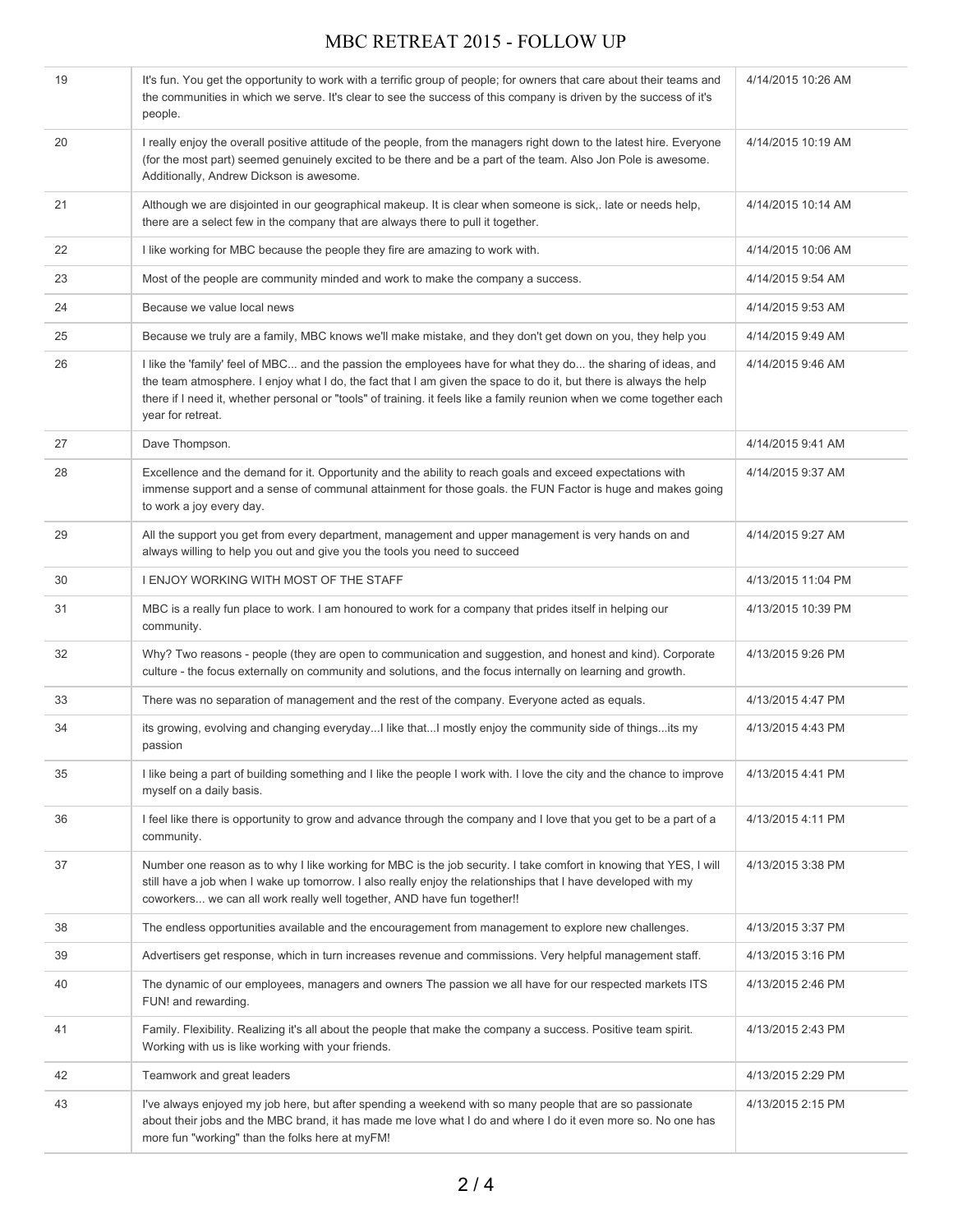| 44 | I love what MBC stands for. Everything from the sense of family to our beliefs in community support. I love that<br>we all work together as a team and there is always support coming from all directions. The happiness that you<br>see everyday in co-workers and entire staff of how much they love going to work. I love how our local<br>communities are everything and we provide them with great local content and support to make them all proud to<br>be strong partners with myFM. I love everything about this company. Thank you Jon and Andrew. | 4/13/2015 1:57 PM  |
|----|--------------------------------------------------------------------------------------------------------------------------------------------------------------------------------------------------------------------------------------------------------------------------------------------------------------------------------------------------------------------------------------------------------------------------------------------------------------------------------------------------------------------------------------------------------------|--------------------|
| 45 | -great company/people -love the LOCAL, LOCAL, LOCAL aspect! -love helping local businesses/organizations -<br>love working in the community I live in                                                                                                                                                                                                                                                                                                                                                                                                        | 4/13/2015 1:55 PM  |
| 46 | I love the people I work with. I have an amazing manager and co-workers who are super support.                                                                                                                                                                                                                                                                                                                                                                                                                                                               | 4/13/2015 1:13 PM  |
| 47 | They walk the walk and talk the talk. They acknowledge that there are areas where we can improve and are open<br>to making those things happen. Really take an interest in the people that work for them. Some people/business                                                                                                                                                                                                                                                                                                                               | 4/13/2015 12:50 PM |
| 48 | Because it is the best damn radio company and is not afraid to try new things. Results oriented. It is made up in<br>large part by radio people - not people in radio.                                                                                                                                                                                                                                                                                                                                                                                       | 4/13/2015 12:20 PM |
| 49 | Its NEVER boring                                                                                                                                                                                                                                                                                                                                                                                                                                                                                                                                             | 4/13/2015 12:20 PM |
| 50 | Always something new and exciting going on. I love that what we do has such a big effect on the communities we<br>are in.                                                                                                                                                                                                                                                                                                                                                                                                                                    | 4/13/2015 12:19 PM |
| 51 | I love the intimate nature of the company. It isn't corporate and you can tell managers want you to succeed for<br>more reasons than just meeting there own budgets. People around care as much about your individual success<br>as you do.                                                                                                                                                                                                                                                                                                                  | 4/13/2015 12:14 PM |
| 52 | Just a great team and work atmosphere. Enjoy getting up and going to work                                                                                                                                                                                                                                                                                                                                                                                                                                                                                    | 4/13/2015 12:07 PM |
| 53 | I like that myFM focuses on community! It's a neat feeling when you're out in the myFM Cruiser or wearing myFM<br>Gear and people approach you to talk about how great your station is, or how they're positive they've got the right<br>answer for Cash FX and just need to get through on the line! It's also pretty spectacular that Jon makes an effort<br>to know every employee in a company with over 100 employees and can address them by name. Last but not<br>least, I have wonderful co-workers that I'm lucky to spend my days with!            | 4/13/2015 12:07 PM |
| 54 | I don't like working for mbc, I LOVE working for mbc!! I learn something everyday and have the opportunity and<br>support to be the best I can be. We all work hard, play hard and have fun everyday. We have a company full of<br>intelligent minds.                                                                                                                                                                                                                                                                                                        | 4/13/2015 12:06 PM |
| 55 | I greatly respect that MBC is a company equally committed to providing it's clients (both listeners and advertisers)<br>with the best product possible, and providing its staff with the tools, inspiration and motivation to make that<br>product happen. It makes me proud to be part of the MBC family.                                                                                                                                                                                                                                                   | 4/13/2015 12:02 PM |
| 56 | Absolutely love the family environment and teamwork throughout the company. Also, personally speaking, I am<br>afforded tremendous opportunity to take creative chances.                                                                                                                                                                                                                                                                                                                                                                                     | 4/13/2015 12:01 PM |
| 57 | It's fun and we are part of a company that cares about their employees and employee retention.                                                                                                                                                                                                                                                                                                                                                                                                                                                               | 4/13/2015 12:01 PM |
| 58 | I like how all of us work together to find solutions, all of us bring a different perspective to our issues/problems.                                                                                                                                                                                                                                                                                                                                                                                                                                        | 4/13/2015 11:59 AM |
| 59 | Great group of people! Enjoy my clients! Enjoy my part in the community! Great GM! Like that MBC is open to<br>suggestions.                                                                                                                                                                                                                                                                                                                                                                                                                                  | 4/13/2015 11:55 AM |
| 60 | I like the team atmosphere and being able to help the local community.                                                                                                                                                                                                                                                                                                                                                                                                                                                                                       | 4/13/2015 11:47 AM |
| 61 | I really do feel like MBC is a big extended family of mine, that at any given moment I can reach out to anyone<br>with a question or for help.                                                                                                                                                                                                                                                                                                                                                                                                               | 4/13/2015 11:46 AM |
| 62 | we all have fun and still strive to make a great product                                                                                                                                                                                                                                                                                                                                                                                                                                                                                                     | 4/13/2015 11:43 AM |
| 63 | Community involvement, staff, leadership and positive attitude.                                                                                                                                                                                                                                                                                                                                                                                                                                                                                              | 4/13/2015 11:39 AM |
| 64 | MBC from top to bottom is the friendliest company I have ever worked for.                                                                                                                                                                                                                                                                                                                                                                                                                                                                                    | 4/13/2015 11:36 AM |
| 65 | Everyone has a passion for what they do and great community pride. It is inspiring to work with so many upbeat<br>people.                                                                                                                                                                                                                                                                                                                                                                                                                                    | 4/13/2015 11:31 AM |
| 66 | because the family atmosphere and the shear fact that the company cares about it's employees and shows that<br>in so many ways is exactly who I want to work for. The company continues to grow and this is the wave I want to<br>ride on moving forward. They care about us.                                                                                                                                                                                                                                                                                | 4/13/2015 11:30 AM |
| 67 | Culture. We win and have fun doing it.                                                                                                                                                                                                                                                                                                                                                                                                                                                                                                                       | 4/13/2015 11:25 AM |